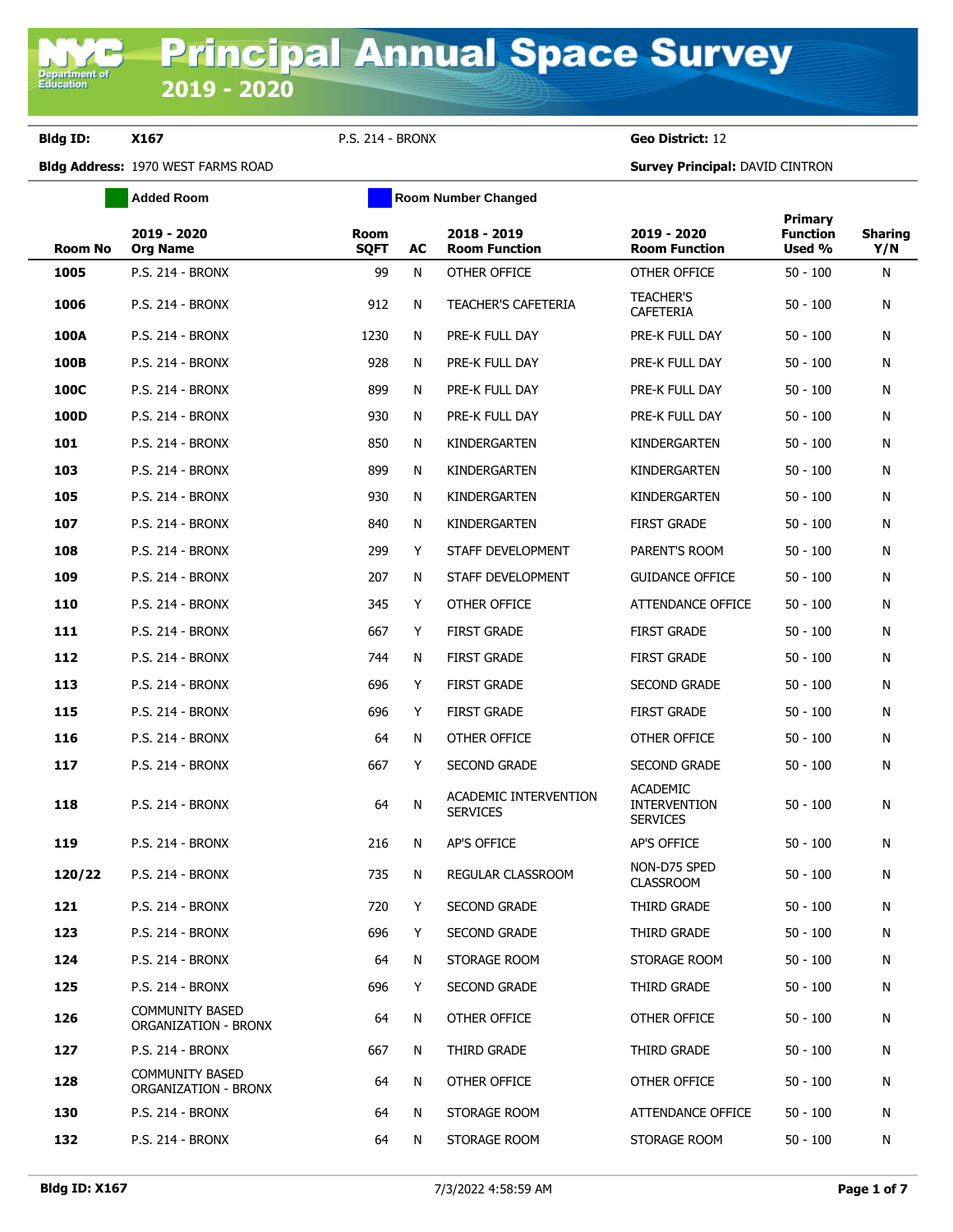**Added Room Room Room Number Changed** 

**Bldg ID: X167** P.S. 214 - BRONX **Geo District:** 12

| <b>Room No</b> | 2019 - 2020<br><b>Org Name</b>              | <b>Room</b><br><b>SQFT</b> | AC | 2018 - 2019<br><b>Room Function</b>            | 2019 - 2020<br><b>Room Function</b>       | Primary<br><b>Function</b><br>Used % | <b>Sharing</b><br>Y/N |
|----------------|---------------------------------------------|----------------------------|----|------------------------------------------------|-------------------------------------------|--------------------------------------|-----------------------|
| 133            | <b>P.S. 214 - BRONX</b>                     | 500                        | N  | THIRD GRADE                                    | NON-D75 SPED<br><b>CLASSROOM</b>          | $50 - 100$                           | N                     |
| 134            | P.S. 214 - BRONX                            | 64                         | N  | STORAGE ROOM                                   | STORAGE ROOM                              | $50 - 100$                           | N                     |
| 135            | <b>P.S. 214 - BRONX</b>                     | 264                        | N  | NON-D75 SPED CLASSROOM                         | AP'S OFFICE                               | $50 - 100$                           | N                     |
| 136            | <b>P.S. 214 - BRONX</b>                     | 64                         | N  | STORAGE ROOM                                   | STORAGE ROOM                              | $50 - 100$                           | N                     |
| 137            | <b>P.S. 214 - BRONX</b>                     | 500                        | N  | NON-D75 SPED CLASSROOM                         | <b>THIRD GRADE</b>                        | $50 - 100$                           | N                     |
| 138            | P.S. 214 - BRONX                            | 64                         | N  | STORAGE ROOM                                   | STORAGE ROOM                              | $50 - 100$                           | N                     |
| 139            | <b>P.S. 214 - BRONX</b>                     | 1566                       | N  | THIRD GRADE                                    | THIRD GRADE                               | $50 - 100$                           | N                     |
| 142            | <b>P.S. 214 - BRONX</b>                     | 160                        | N  | COACH'S OFFICE                                 | <b>GUIDANCE OFFICE</b>                    | $50 - 100$                           | N                     |
| 144            | <b>P.S. 214 - BRONX</b>                     | 310                        | N  | <b>GENERAL BUILDING SUPPORT</b>                | <b>GENERAL BUILDING</b><br><b>SUPPORT</b> | $50 - 100$                           | N                     |
| 145            | <b>P.S. 214 - BRONX</b>                     | 1624                       | N  | THIRD GRADE                                    | THIRD GRADE                               | $50 - 100$                           | N                     |
| 146            | <b>P.S. 214 - BRONX</b>                     | 756                        | N  | NURSE/MEDICAL SUITE                            | NURSE/MEDICAL<br><b>SUITE</b>             | $50 - 100$                           | N                     |
| 147            | P.S. 214 - BRONX                            | 247                        | N  | PRINCIPAL'S OFFICE                             | PRINCIPAL'S OFFICE                        | $50 - 100$                           | N                     |
| 149            | <b>P.S. 214 - BRONX</b>                     | 180                        | N  | <b>GENERAL/MAIN OFFICE</b>                     | <b>GENERAL/MAIN</b><br>OFFICE             | $50 - 100$                           | N                     |
| 149A           | <b>P.S. 214 - BRONX</b>                     | 165                        | N  | OTHER OFFICE                                   | OTHER OFFICE                              | $50 - 100$                           | N                     |
| 149B           | <b>P.S. 214 - BRONX</b>                     | 180                        | N  | OTHER OFFICE                                   | OTHER OFFICE                              | $50 - 100$                           | N                     |
| 151            | <b>P.S. 214 - BRONX</b>                     | 88                         | N  | OTHER OFFICE                                   | OTHER OFFICE                              | $50 - 100$                           | N                     |
| 152            | <b>P.S. 214 - BRONX</b>                     | 297                        | Y  | <b>CONFERENCE ROOM</b>                         | OTHER OFFICE                              | $50 - 100$                           | N                     |
| 153            | <b>P.S. 214 - BRONX</b>                     | 324                        | N  | PARENT'S ROOM                                  | PARENT'S ROOM                             | $50 - 100$                           | N                     |
| 154            | DOE ADMINISTRATIVE OFFICE -<br><b>BRONX</b> | 1428                       | N  | OTHER OFFICE                                   | OTHER OFFICE                              | $50 - 100$                           | N                     |
| 155            | DOE ADMINISTRATIVE OFFICE -<br><b>BRONX</b> | 540                        | N  | OTHER OFFICE                                   | OTHER OFFICE                              | $50 - 100$                           | N                     |
| 157            | DOE ADMINISTRATIVE OFFICE -<br><b>BRONX</b> | 220                        | Y  | OTHER OFFICE                                   | OTHER OFFICE                              | $50 - 100$                           | N                     |
| 159            | DOE ADMINISTRATIVE OFFICE -<br><b>BRONX</b> | 500                        | N  | OTHER OFFICE                                   | OTHER OFFICE                              | $50 - 100$                           | N                     |
| 162            | P.S. 214 - BRONX                            | 176                        | N  | PARENT'S ROOM                                  | PARENT'S ROOM                             | $50 - 100$                           | N                     |
| <b>200A</b>    | <b>P.S. 214 - BRONX</b>                     | 720                        | N  | <b>REGULAR CLASSROOM - MS</b><br><b>GRADES</b> | <b>FIFTH GRADE</b>                        | $50 - 100$                           | N                     |
| 200B           | <b>P.S. 214 - BRONX</b>                     | 660                        | N  | <b>REGULAR CLASSROOM - MS</b><br><b>GRADES</b> | <b>FIFTH GRADE</b>                        | $50 - 100$                           | N                     |
| <b>200C</b>    | <b>P.S. 214 - BRONX</b>                     | 580                        | N  | <b>REGULAR CLASSROOM - MS</b><br><b>GRADES</b> | <b>FIFTH GRADE</b>                        | $50 - 100$                           | N                     |
| 200D           | <b>P.S. 214 - BRONX</b>                     | 667                        | N  | REGULAR CLASSROOM - MS<br><b>GRADES</b>        | <b>FIFTH GRADE</b>                        | $50 - 100$                           | N                     |
| <b>200G</b>    | <b>P.S. 214 - BRONX</b>                     | 64                         | N  | STORAGE ROOM                                   | STORAGE ROOM                              | $50 - 100$                           | N                     |
| 200H           | <b>P.S. 214 - BRONX</b>                     | 64                         | N  | STORAGE ROOM                                   | STORAGE ROOM                              | $50 - 100$                           | N                     |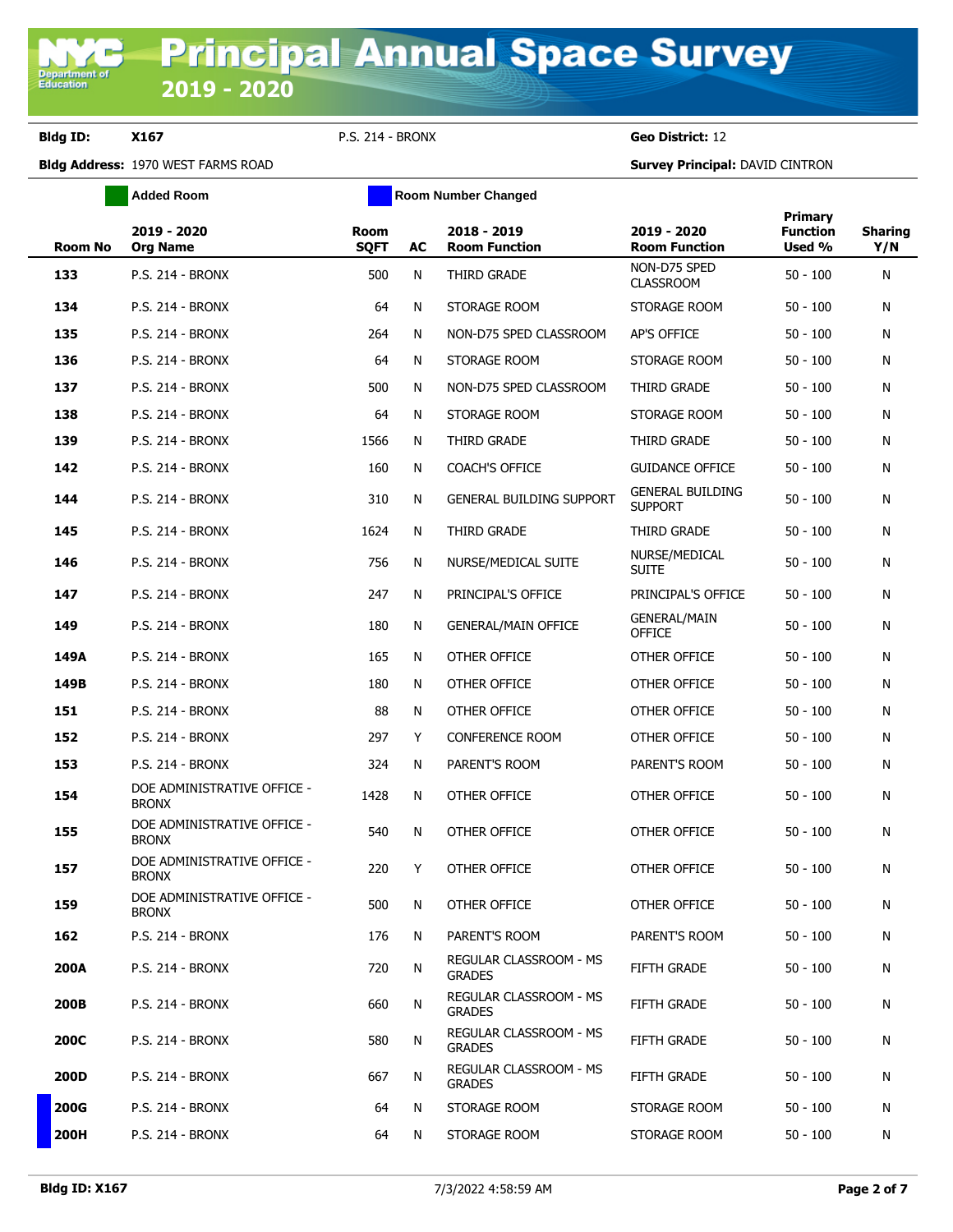**Bldg ID: X167** P.S. 214 - BRONX **Geo District:** 12

**Added Room Room Room Number Changed** 

| <b>Room No</b> | 2019 - 2020<br><b>Org Name</b>                        | Room<br><b>SQFT</b> | AC | 2018 - 2019<br><b>Room Function</b>            | 2019 - 2020<br><b>Room Function</b>     | <b>Primary</b><br><b>Function</b><br>Used % | <b>Sharing</b><br>Y/N |
|----------------|-------------------------------------------------------|---------------------|----|------------------------------------------------|-----------------------------------------|---------------------------------------------|-----------------------|
| <b>200I</b>    | P.S. 214 - BRONX                                      | 64                  | N  | STORAGE ROOM                                   | STORAGE ROOM                            | $50 - 100$                                  | N                     |
| 201            | <b>P.S. 214 - BRONX</b>                               | 910                 | N  | <b>REGULAR CLASSROOM - MS</b><br><b>GRADES</b> | REGULAR CLASSROOM<br>- MS GRADES        | $50 - 100$                                  | N                     |
| 203            | <b>P.S. 214 - BRONX</b>                               | 899                 | N  | REGULAR CLASSROOM - MS<br><b>GRADES</b>        | REGULAR CLASSROOM<br>- MS GRADES        | $50 - 100$                                  | N                     |
| 205            | <b>P.S. 214 - BRONX</b>                               | 930                 | N  | REGULAR CLASSROOM - MS<br><b>GRADES</b>        | REGULAR CLASSROOM<br>- MS GRADES        | $50 - 100$                                  | N                     |
| 207            | <b>P.S. 214 - BRONX</b>                               | 840                 | N  | REGULAR CLASSROOM - MS<br><b>GRADES</b>        | REGULAR CLASSROOM<br>- MS GRADES        | $50 - 100$                                  | N                     |
| 208            | <b>P.S. 214 - BRONX</b>                               | 299                 | N  | <b>COACH'S OFFICE</b>                          | OTHER OFFICE                            | $50 - 100$                                  | N                     |
| 209            | <b>P.S. 214 - BRONX</b>                               | 216                 | N  | <b>GUIDANCE OFFICE</b>                         | <b>GUIDANCE OFFICE</b>                  | $50 - 100$                                  | N                     |
| 210            | <b>P.S. 214 - BRONX</b>                               | 299                 | Y  | <b>GUIDANCE OFFICE</b>                         | <b>SOCIAL</b><br>WORKER/COUNSELOR       | $50 - 100$                                  | N                     |
| 211            | <b>P.S. 214 - BRONX</b>                               | 638                 | Y  | REGULAR CLASSROOM - MS<br><b>GRADES</b>        | REGULAR CLASSROOM<br>- MS GRADES        | $50 - 100$                                  | N                     |
| 212A           | <b>P.S. 214 - BRONX</b>                               | 336                 | N  | NON-D75 SPED CLASSROOM                         | NON-D75 SPED<br><b>CLASSROOM</b>        | $50 - 100$                                  | N                     |
| 212B           | <b>P.S. 214 - BRONX</b>                               | 384                 | N  | NON-D75 SPED CLASSROOM                         | NON-D75 SPED<br><b>CLASSROOM</b>        | $50 - 100$                                  | N                     |
| 213            | <b>P.S. 214 - BRONX</b>                               | 696                 | Y  | REGULAR CLASSROOM - MS<br><b>GRADES</b>        | REGULAR CLASSROOM<br>- MS GRADES        | $50 - 100$                                  | N                     |
| 215            | <b>P.S. 214 - BRONX</b>                               | 696                 | Y  | REGULAR CLASSROOM - MS<br><b>GRADES</b>        | REGULAR CLASSROOM<br>- MS GRADES        | $50 - 100$                                  | N                     |
| 216            | <b>P.S. 214 - BRONX</b>                               | 64                  | N  | OTHER OFFICE                                   | STORAGE ROOM                            | $50 - 100$                                  | N                     |
| 217            | <b>P.S. 214 - BRONX</b>                               | 638                 | Y  | REGULAR CLASSROOM - MS<br><b>GRADES</b>        | REGULAR CLASSROOM<br>- MS GRADES        | $50 - 100$                                  | N                     |
| 218            | <b>P.S. 214 - BRONX</b>                               | 64                  | Y  | STORAGE ROOM                                   | STORAGE ROOM                            | $50 - 100$                                  | N                     |
| 219            | <b>P.S. 214 - BRONX</b>                               | 216                 | Y  | DEAN'S OFFICE                                  | AP'S OFFICE                             | $50 - 100$                                  | N                     |
| 220            | <b>P.S. 214 - BRONX</b>                               | 64                  | N  | STORAGE ROOM                                   | STORAGE ROOM                            | $50 - 100$                                  | N                     |
| 221            | <b>P.S. 214 - BRONX</b>                               | 720                 | Y  | REGULAR CLASSROOM - MS<br><b>GRADES</b>        | REGULAR CLASSROOM<br>- MS GRADES        | $50 - 100$                                  | N                     |
| 222            | <b>P.S. 214 - BRONX</b>                               | 64                  | N  | STORAGE ROOM                                   | STORAGE ROOM                            | $50 - 100$                                  | N                     |
| 223            | <b>P.S. 214 - BRONX</b>                               | 696                 | Y  | REGULAR CLASSROOM - MS<br><b>GRADES</b>        | <b>REGULAR CLASSROOM</b><br>- MS GRADES | $50 - 100$                                  | N                     |
| 224            | P.S. 214 - BRONX                                      | 64                  | N  | STORAGE ROOM                                   | STORAGE ROOM                            | $50 - 100$                                  | N                     |
| 225            | <b>P.S. 214 - BRONX</b>                               | 696                 | Y  | REGULAR CLASSROOM - MS<br><b>GRADES</b>        | REGULAR CLASSROOM<br>- MS GRADES        | $50 - 100$                                  | N                     |
| 227            | <b>P.S. 214 - BRONX</b>                               | 690                 | Y  | REGULAR CLASSROOM - MS<br><b>GRADES</b>        | <b>REGULAR CLASSROOM</b><br>- MS GRADES | $50 - 100$                                  | N                     |
| 228/26         | <b>COMMUNITY BASED</b><br><b>ORGANIZATION - BRONX</b> | 128                 | N  | OTHER OFFICE                                   | <b>OTHER</b><br>ORGANIZATION            | $50 - 100$                                  | N                     |
| 230            | <b>P.S. 214 - BRONX</b>                               | 64                  | N  | OTHER OFFICE                                   | OTHER OFFICE                            | $50 - 100$                                  | N                     |
| 231            | <b>P.S. 214 - BRONX</b>                               | 1694                | N  | LIBRARY                                        | LIBRARY                                 | $50 - 100$                                  | N                     |
| 233            | P.S. 214 - BRONX                                      | 650                 | Y  | REGULAR CLASSROOM - MS<br><b>GRADES</b>        | REGULAR CLASSROOM<br>- MS GRADES        | $50 - 100$                                  | N                     |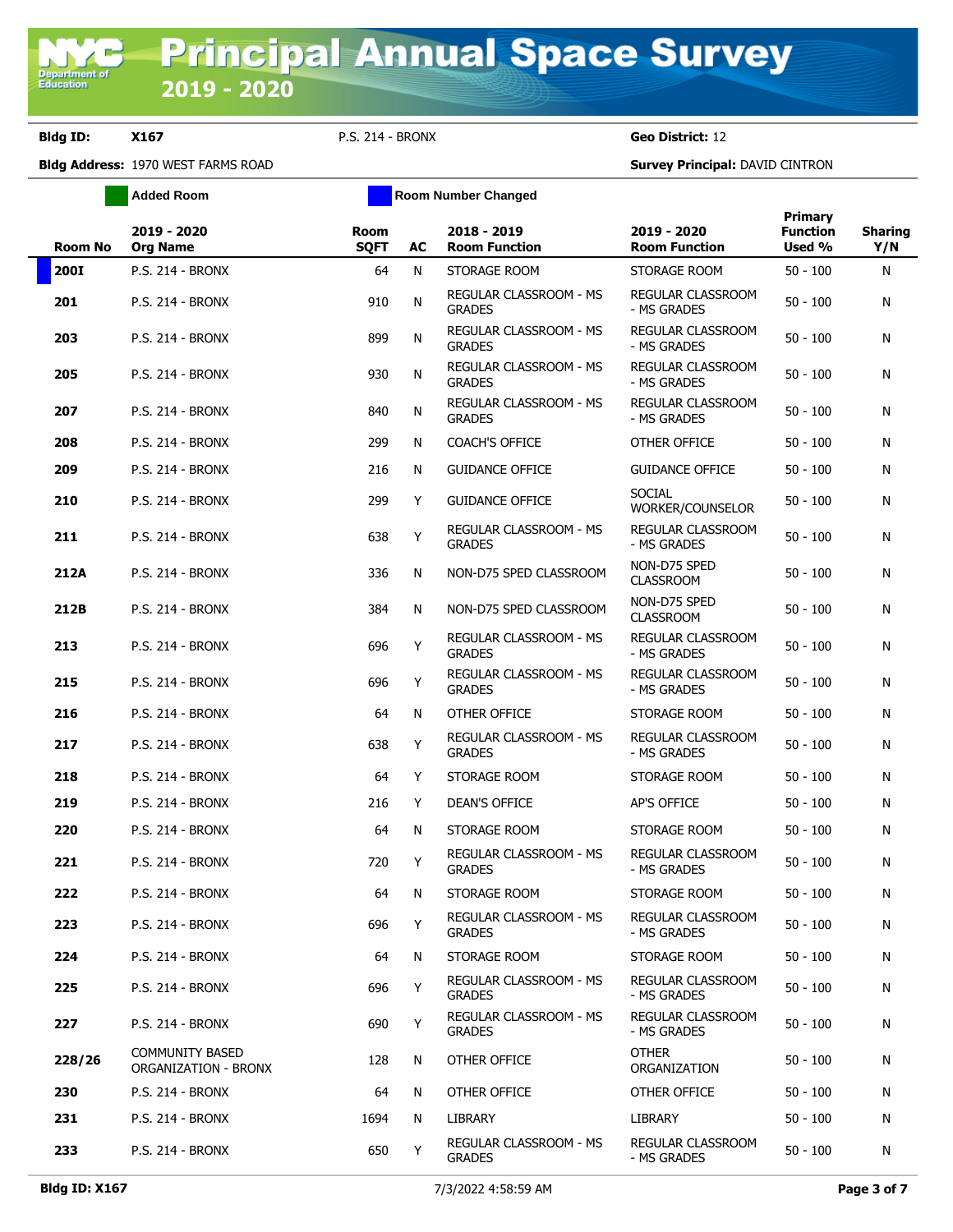**Added Room Room Room Number Changed** 

**Bldg ID: X167** P.S. 214 - BRONX **Geo District:** 12

| <b>Room No</b> | 2019 - 2020<br><b>Org Name</b> | Room<br><b>SQFT</b> | AC | 2018 - 2019<br><b>Room Function</b>            | 2019 - 2020<br><b>Room Function</b> | <b>Primary</b><br><b>Function</b><br>Used % | <b>Sharing</b><br>Y/N |
|----------------|--------------------------------|---------------------|----|------------------------------------------------|-------------------------------------|---------------------------------------------|-----------------------|
| 235            | P.S. 214 - BRONX               | 350                 | Y  | REGULAR CLASSROOM                              | REGULAR CLASSROOM<br>- MS GRADES    | $50 - 100$                                  | N                     |
| 239            | <b>P.S. 214 - BRONX</b>        | 696                 | Y  | REGULAR CLASSROOM - MS<br><b>GRADES</b>        | REGULAR CLASSROOM<br>- MS GRADES    | $50 - 100$                                  | Ν                     |
| 240            | <b>P.S. 214 - BRONX</b>        | 220                 | N  | OTHER OFFICE                                   | STORAGE ROOM                        | $50 - 100$                                  | N                     |
| 241            | P.S. 214 - BRONX               | 720                 | Y  | REGULAR CLASSROOM - MS<br><b>GRADES</b>        | REGULAR CLASSROOM<br>- MS GRADES    | $50 - 100$                                  | N                     |
| 242            | <b>P.S. 214 - BRONX</b>        | 120                 | N  | <b>AP'S OFFICE</b>                             | <b>SOCIAL</b><br>WORKER/COUNSELOR   | $50 - 100$                                  | Ν                     |
| 243            | <b>P.S. 214 - BRONX</b>        | 759                 | N  | <b>FIFTH GRADE</b>                             | REGULAR CLASSROOM<br>- MS GRADES    | $50 - 100$                                  | Ν                     |
| 245            | <b>P.S. 214 - BRONX</b>        | 720                 | Y  | <b>FIFTH GRADE</b>                             | REGULAR CLASSROOM<br>- MS GRADES    | $50 - 100$                                  | Ν                     |
| 251            | <b>P.S. 214 - BRONX</b>        | 120                 | N  | <b>RECORD ROOM</b>                             | <b>RECORD ROOM</b>                  | $50 - 100$                                  | Ν                     |
| 254            | P.S. 214 - BRONX               | 1375                | N  | SCIENCE CLASSROOM FOR PS                       | SCIENCE CLASSROOM<br>FOR PS         | $50 - 100$                                  | N                     |
| 255            | <b>P.S. 214 - BRONX</b>        | 306                 | N  | <b>COACH'S OFFICE</b>                          | <b>GUIDANCE OFFICE</b>              | $50 - 100$                                  | Ν                     |
| 257            | <b>P.S. 214 - BRONX</b>        | 864                 | N  | REGULAR CLASSROOM - MS<br><b>GRADES</b>        | REGULAR CLASSROOM<br>- MS GRADES    | $50 - 100$                                  | Ν                     |
| 259            | <b>P.S. 214 - BRONX</b>        | 800                 | N  | REGULAR CLASSROOM - MS<br><b>GRADES</b>        | REGULAR CLASSROOM<br>- MS GRADES    | $50 - 100$                                  | Ν                     |
| 262            | P.S. 214 - BRONX               | 176                 | N  | SOCIAL WORKER/COUNSELOR                        | AP'S OFFICE                         | $50 - 100$                                  | N                     |
| 300            | I.S. 383 - BRONX               | 744                 | Y  | NON-D75 SPED CLASSROOM                         | NON-D75 SPED<br><b>CLASSROOM</b>    | $50 - 100$                                  | Ν                     |
| 301            | I.S. 383 - BRONX               | 910                 | N  | SCIENCE DEMO ROOM                              | SCIENCE DEMO ROOM                   | $50 - 100$                                  | Ν                     |
| 302            | I.S. 383 - BRONX               | 744                 | N  | ART ROOM                                       | ART ROOM                            | $50 - 100$                                  | Ν                     |
| 303            | I.S. 383 - BRONX               | 960                 | N  | REGULAR CLASSROOM - MS<br><b>GRADES</b>        | REGULAR CLASSROOM<br>- MS GRADES    | $50 - 100$                                  | N                     |
| 304            | I.S. 383 - BRONX               | 744                 | N  | NON-D75 SPED CLASSROOM                         | NON-D75 SPED<br><b>CLASSROOM</b>    | $50 - 100$                                  | N                     |
| 305            | I.S. 383 - BRONX               | 930                 | N  | <b>REGULAR CLASSROOM - MS</b><br><b>GRADES</b> | REGULAR CLASSROOM<br>- MS GRADES    | $50 - 100$                                  | Ν                     |
| 306            | I.S. 383 - BRONX               | 744                 | N. | <b>FUNDED - ESL</b>                            | FUNDED - ESL                        | $50 - 100$                                  | N                     |
| 307            | I.S. 383 - BRONX               | 870                 | N  | REGULAR CLASSROOM - MS<br><b>GRADES</b>        | REGULAR CLASSROOM<br>- MS GRADES    | $50 - 100$                                  | Ν                     |
| 308            | I.S. 383 - BRONX               | 312                 | Y  | <b>DEAN'S OFFICE</b>                           | DEAN'S OFFICE                       | $50 - 100$                                  | N                     |
| 309            | I.S. 383 - BRONX               | 216                 | N  | <b>GUIDANCE OFFICE</b>                         | <b>GUIDANCE OFFICE</b>              | $50 - 100$                                  | N                     |
| 310            | I.S. 383 - BRONX               | 312                 | Y  | <b>SPEECH</b>                                  | <b>SPEECH</b>                       | $50 - 100$                                  | Ν                     |
| 311            | I.S. 383 - BRONX               | 638                 | Y  | REGULAR CLASSROOM - MS<br><b>GRADES</b>        | REGULAR CLASSROOM<br>- MS GRADES    | $50 - 100$                                  | Ν                     |
| 312            | I.S. 383 - BRONX               | 744                 | Y  | REGULAR CLASSROOM - MS<br><b>GRADES</b>        | REGULAR CLASSROOM<br>- MS GRADES    | $50 - 100$                                  | N                     |
| 313            | I.S. 383 - BRONX               | 696                 | Y  | REGULAR CLASSROOM - MS<br><b>GRADES</b>        | REGULAR CLASSROOM<br>- MS GRADES    | $50 - 100$                                  | N                     |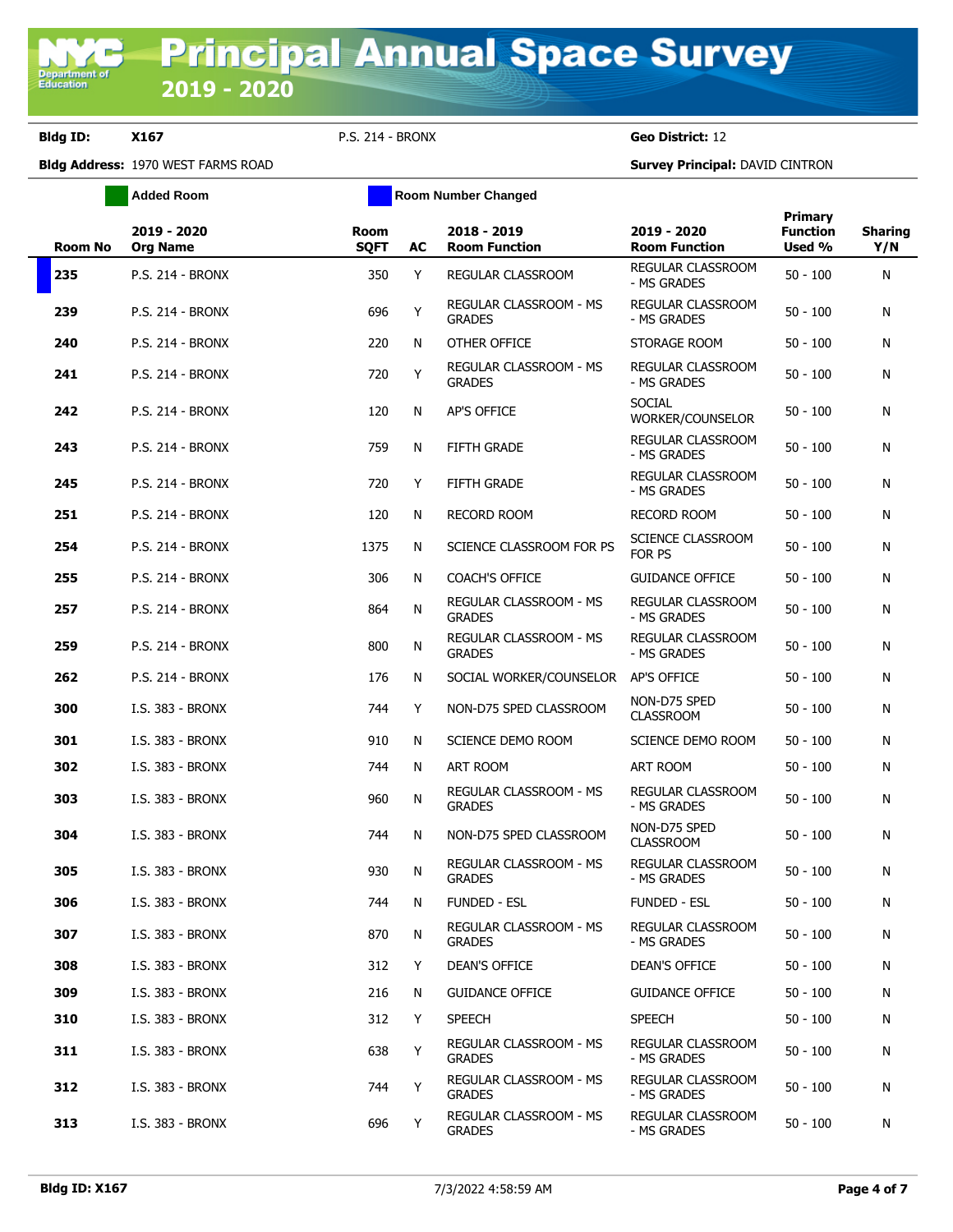**Bldg ID: X167** P.S. 214 - BRONX **Geo District:** 12

**Added Room Room Room Number Changed** 

| <b>Room No</b> | 2019 - 2020<br>Org Name | Room<br><b>SQFT</b> | AC | 2018 - 2019<br><b>Room Function</b>     | 2019 - 2020<br><b>Room Function</b> | Primary<br><b>Function</b><br>Used % | <b>Sharing</b><br>Y/N |
|----------------|-------------------------|---------------------|----|-----------------------------------------|-------------------------------------|--------------------------------------|-----------------------|
| 315            | I.S. 383 - BRONX        | 696                 | Y  | REGULAR CLASSROOM - MS<br><b>GRADES</b> | REGULAR CLASSROOM<br>- MS GRADES    | $50 - 100$                           | N                     |
| 316            | I.S. 383 - BRONX        | 64                  | Y  | STORAGE ROOM                            | STORAGE ROOM                        | $50 - 100$                           | N                     |
| 317            | I.S. 383 - BRONX        | 660                 | Y  | REGULAR CLASSROOM - MS<br><b>GRADES</b> | REGULAR CLASSROOM<br>- MS GRADES    | $50 - 100$                           | N                     |
| 318            | I.S. 383 - BRONX        | 64                  | N  | STORAGE ROOM                            | STORAGE ROOM                        | $50 - 100$                           | N                     |
| 319            | I.S. 383 - BRONX        | 207                 | Y  | AP'S OFFICE                             | AP'S OFFICE                         | $50 - 100$                           | N                     |
| 320            | I.S. 383 - BRONX        | 64                  | Y  | STORAGE ROOM                            | STORAGE ROOM                        | $50 - 100$                           | N                     |
| 321            | I.S. 383 - BRONX        | 720                 | N  | REGULAR CLASSROOM - MS<br><b>GRADES</b> | REGULAR CLASSROOM<br>- MS GRADES    | $50 - 100$                           | N                     |
| 322            | I.S. 383 - BRONX        | 64                  | N  | STORAGE ROOM                            | STORAGE ROOM                        | $50 - 100$                           | N                     |
| 324            | I.S. 383 - BRONX        | 64                  | N  | STORAGE ROOM                            | STORAGE ROOM                        | $50 - 100$                           | N                     |
| 326            | I.S. 383 - BRONX        | 64                  | N  | STORAGE ROOM                            | STORAGE ROOM                        | $50 - 100$                           | N                     |
| 327            | <b>P.S. 214 - BRONX</b> | 690                 | N  | <b>REGULAR CLASSROOM</b>                | <b>FOURTH GRADE</b>                 | $50 - 100$                           | N                     |
| 328            | I.S. 383 - BRONX        | 64                  | N  | STORAGE ROOM                            | STORAGE ROOM                        | $50 - 100$                           | N                     |
| 330            | I.S. 383 - BRONX        | 64                  | N  | STORAGE ROOM                            | STORAGE ROOM                        | $50 - 100$                           | N                     |
| 332            | I.S. 383 - BRONX        | 64                  | N  | STORAGE ROOM                            | STORAGE ROOM                        | $50 - 100$                           | N                     |
| 334            | I.S. 383 - BRONX        | 64                  | N  | STORAGE ROOM                            | STORAGE ROOM                        | $50 - 100$                           | N                     |
| 336            | I.S. 383 - BRONX        | 64                  | N  | STORAGE ROOM                            | STORAGE ROOM                        | $50 - 100$                           | N                     |
| 337            | <b>P.S. 214 - BRONX</b> | 648                 | N  | <b>FIRST GRADE</b>                      | <b>FOURTH GRADE</b>                 | $50 - 100$                           | N                     |
| 338            | I.S. 383 - BRONX        | 64                  | N  | STORAGE ROOM                            | STORAGE ROOM                        | $50 - 100$                           | N                     |
| 339            | <b>P.S. 214 - BRONX</b> | 690                 | Y  | <b>FOURTH GRADE</b>                     | <b>FOURTH GRADE</b>                 | $50 - 100$                           | N                     |
| 340A           | I.S. 383 - BRONX        | 682                 | N  | REGULAR CLASSROOM                       | REGULAR CLASSROOM                   | 50 - 100                             | N                     |
| 340B           | I.S. 383 - BRONX        | 775                 | N  | REGULAR CLASSROOM                       | <b>REGULAR CLASSROOM</b>            | $50 - 100$                           | N                     |
| 341            | <b>P.S. 214 - BRONX</b> | 690                 | Y  | <b>REGULAR CLASSROOM</b>                | <b>FOURTH GRADE</b>                 | $50 - 100$                           | N                     |
| 342            | <b>P.S. 214 - BRONX</b> | 180                 | N  | <b>AP'S OFFICE</b>                      | <b>SOCIAL</b><br>WORKER/COUNSELOR   | $50 - 100$                           | N                     |
| 354            | I.S. 383 - BRONX        | 1428                | N  | PRINCIPAL'S OFFICE                      | PRINCIPAL'S OFFICE                  | $50 - 100$                           | N                     |
| 356            | I.S. 383 - BRONX        | 624                 | N  | SAVE/SUSPENSION ROOM                    | SAVE/SUSPENSION<br>ROOM             | $50 - 100$                           | N                     |
| 362            | I.S. 383 - BRONX        | 250                 | N  | PARENT'S ROOM                           | PARENT'S ROOM                       | $50 - 100$                           | N                     |
| <b>AUD</b>     | P.S. 214 - BRONX        | 7830                | Y  | <b>AUDITORIUM</b>                       | AUDITORIUM                          | $50 - 100$                           | N                     |
| C11            | P.S. 214 - BRONX        | 1247                | N  | DANCE ROOM                              | DANCE ROOM                          | $50 - 100$                           | N                     |
| <b>GYM</b>     | P.S. 214 - BRONX        | 6175                | Y  | <b>GYMNASIUM</b>                        | <b>GYMNASIUM</b>                    | $50 - 100$                           | N                     |
| KIT            | P.S. 214 - BRONX        | 760                 | N  | <b>KITCHEN</b>                          | <b>KITCHEN</b>                      | $50 - 100$                           | N                     |
| <b>PCAF</b>    | P.S. 214 - BRONX        | 6365                | N  | STUDENT CAFETERIA                       | STUDENT CAFETERIA                   | $50 - 100$                           | N                     |
| <b>200E</b>    | P.S. 214 - BRONX        | 98                  | N  |                                         | <b>GUIDANCE OFFICE</b>              | $50 - 100$                           | N                     |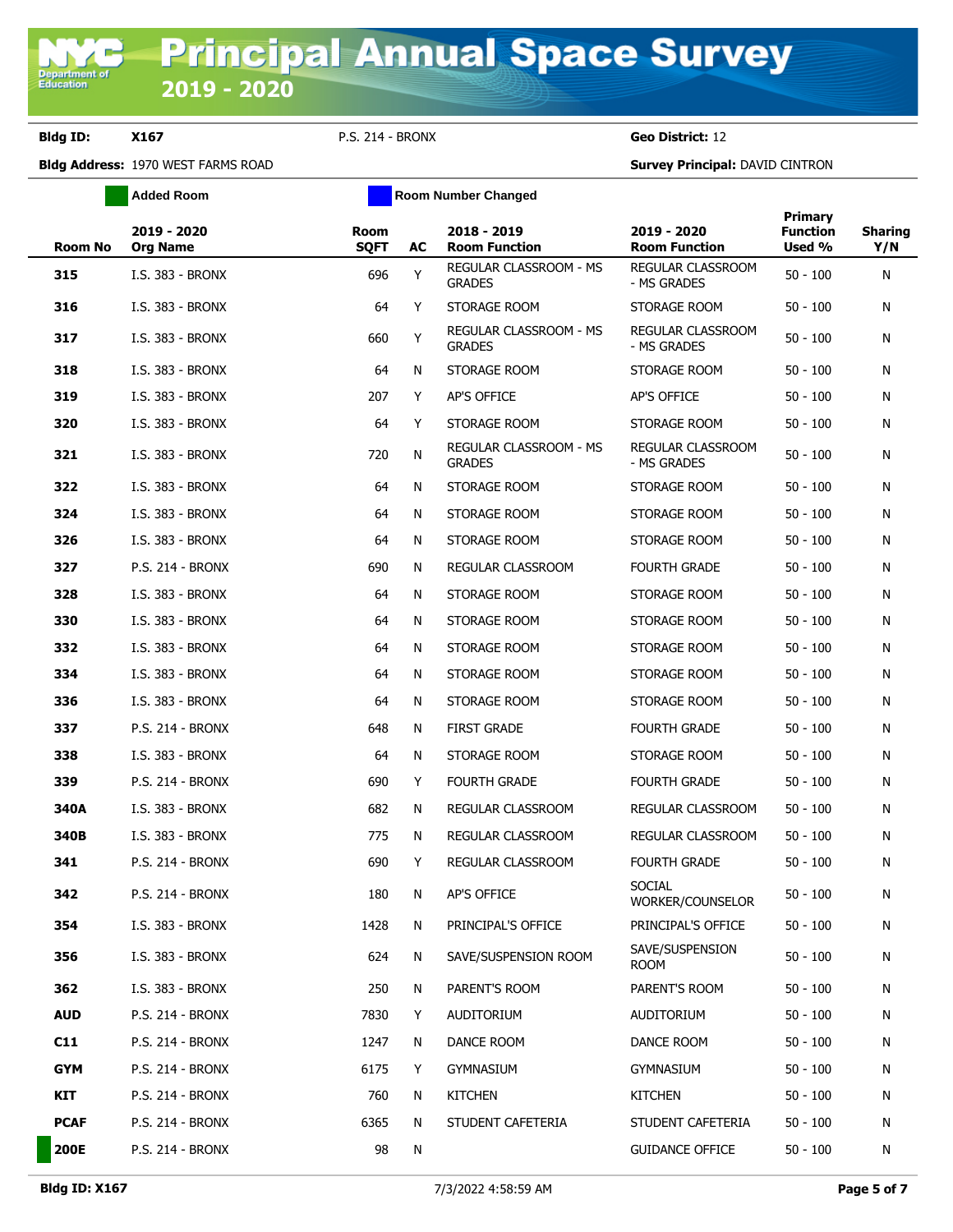| Bidg ID:    | X167                                                                                                                                                                                         | <b>P.S. 214 - BRONX</b> |     |                                       | Geo District: 12                       |                                      |                       |
|-------------|----------------------------------------------------------------------------------------------------------------------------------------------------------------------------------------------|-------------------------|-----|---------------------------------------|----------------------------------------|--------------------------------------|-----------------------|
|             | <b>Bidg Address: 1970 WEST FARMS ROAD</b>                                                                                                                                                    |                         |     |                                       | <b>Survey Principal: DAVID CINTRON</b> |                                      |                       |
|             | <b>Added Room</b>                                                                                                                                                                            |                         |     | <b>Room Number Changed</b>            |                                        |                                      |                       |
| Room No     | 2019 - 2020<br><b>Org Name</b>                                                                                                                                                               | Room<br><b>SQFT</b>     | AC. | $2018 - 2019$<br><b>Room Function</b> | 2019 - 2020<br><b>Room Function</b>    | Primary<br><b>Function</b><br>Used % | <b>Sharing</b><br>Y/N |
| <b>200F</b> | <b>P.S. 214 - BRONX</b>                                                                                                                                                                      | 98                      | N   |                                       | OTHER OFFICE                           | $50 - 100$                           | N                     |
| 300B        | <b>I.S. 383 - BRONX</b>                                                                                                                                                                      | 384                     | N   |                                       | OTHER OFFICE                           | $50 - 100$                           | N                     |
| 323         | <b>I.S. 383 - BRONX</b>                                                                                                                                                                      | 720                     | N   |                                       | REGULAR CLASSROOM<br>- MS GRADES       |                                      | N                     |
| 325         | I.S. 383 - BRONX                                                                                                                                                                             | 696                     | N   |                                       | REGULAR CLASSROOM<br>- MS GRADES       |                                      | N                     |
|             | How many hallway bathrooms for students are there in your building?                                                                                                                          |                         |     |                                       |                                        | 8                                    |                       |
|             | Are any of the student bathrooms being shared by multiple schools?                                                                                                                           |                         |     |                                       |                                        | Y                                    |                       |
|             | Are all the student bathrooms open throughout the day?                                                                                                                                       |                         | Y   |                                       |                                        |                                      |                       |
|             | Please identify the number of non-instructional spaces, not reported above, being used for<br>instructional purposes, academic intervention services, or therapeutic or counseling services: |                         | 0   |                                       |                                        |                                      |                       |
|             | Are any of those non-instructional spaces being shared?                                                                                                                                      |                         |     |                                       |                                        | N                                    |                       |